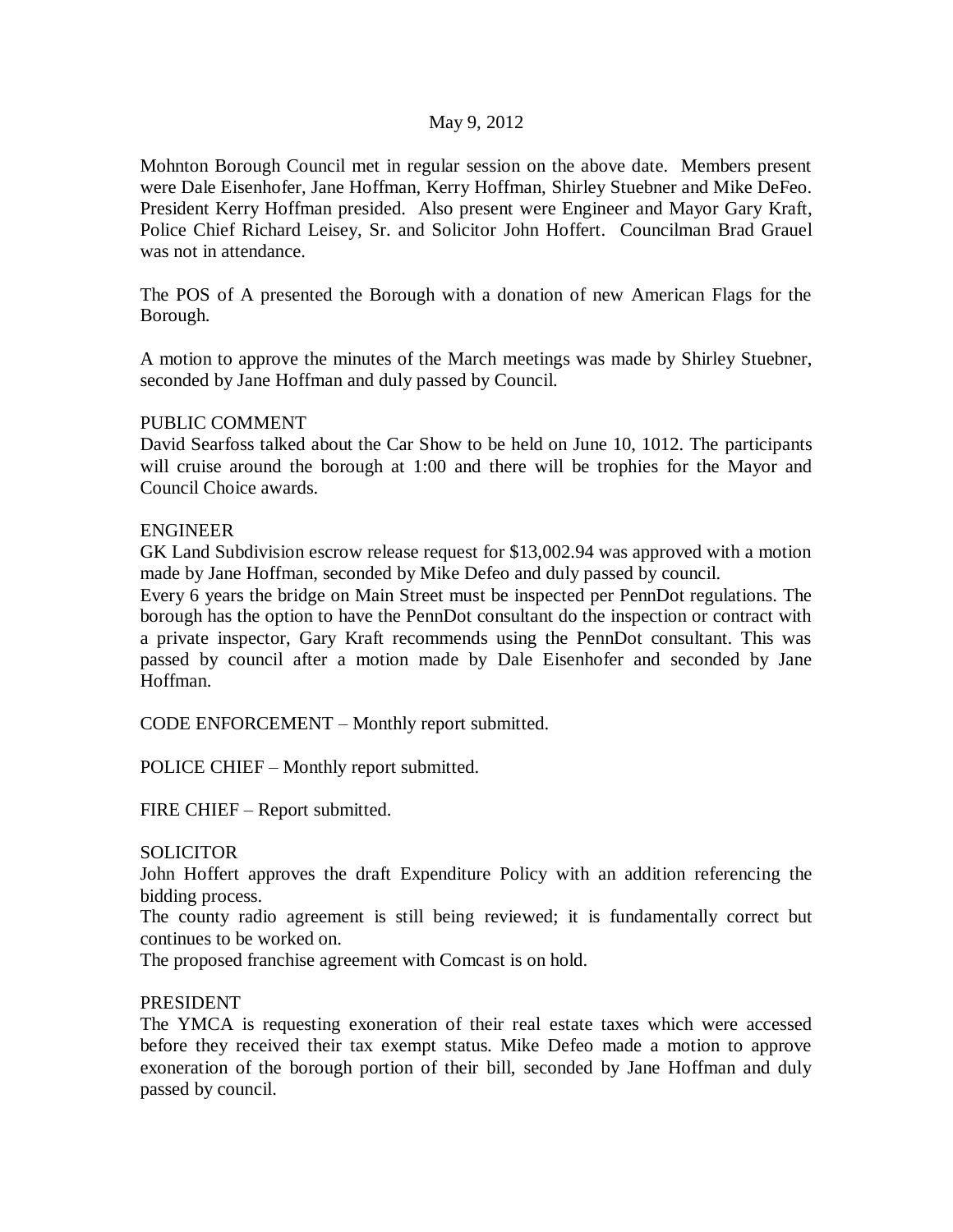May 9, 2012 Page 2

### **MAYOR**

Ordinance #803 – Limiting Truck Traffic on Front Street was adopted with a motion made by Dale Eisenhofer, seconded by Mike Defeo and all voting in favor. OIne police car is in for repair to 2 catalytic convertors.

# COMMITTEE REPORTS

### FINANCE

The Draft Expenditure Policy was discussed; there were no comments/changes to the draft. It will be presented for adoption at the next meeting.

### BUILDING, ZONING, FIRE & WATER

Painting of the salt shed quotes have not been received but are expected to be around \$9000.

The requested lock box for tax payments is on hold, it may be included with discussions of a security system for the borough building.

### RECREATION

Jane requested approval of hiring of the 2012 Playground Leaders as follows:

Ann Kline, Ben Bushkie, Joshua Encarnacion, Stacey Hanley, Mary Naugle, Candy Kline and Samantha Kline. Shirley Stuebner made a motion to approve the hiring of the playground leaders, seconded by Mike Defeo with all voting in favor.

# GRANTS, ACQUISTIONS & COMMUNITY RELATIONS

The Joint Purchasing Council has sent out for bid the gasoline contract.

# LIGHT & HIGHWAY

Kerry reported that new fuel locks are on hold waiting for more information on a security system.

The Borough will be setting up an account with the car wash on Lancaster Ave. in Shillington to use tokens or a key pad to wash Borough vehicles.

An approx. cost for a Poulan 22" Gas hedge trimmer is \$200, Kerry is requesting approval to purchase. Jane Hoffman made a motion to purchase, seconded by Shirley Stuebner with all voting to approve.

Approval was given for the expense of having a roll-off container dropped at the borough hall, cost of approx. \$300. The roll-off is needed to start cleaning up miscellaneous debris that has accumulated at the borough hall site. A motion was made by Dale Eisenhofer for approval, seconded by Jane Hoffman.

Landscaping of the parking lot at the borough hall needs to be finished per the site plans. A motion by Dale Eisenhofer to authorize completion of the landscaping at an expense not to exceed \$1200, seconded by Shirley Steubner with all voting in favor.